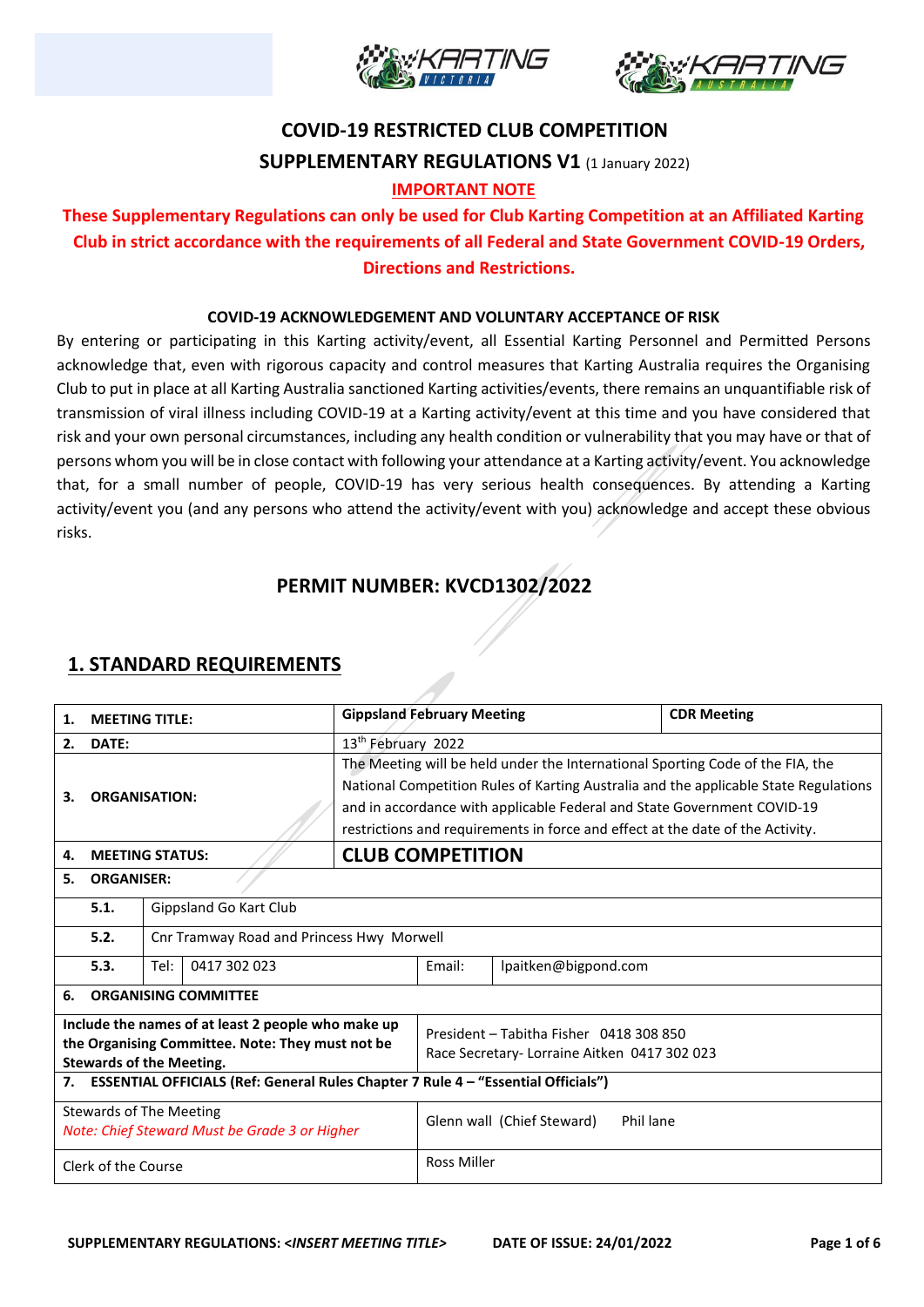



| Note: Up to 35 Entries May be Grade 4 or Higher. More than 35 Entries* Must be Grade 3 or Higher<br>* See General Rules Chapter 7 Rule 4 Guidance Note 2 |                                                                        |  |  |  |
|----------------------------------------------------------------------------------------------------------------------------------------------------------|------------------------------------------------------------------------|--|--|--|
| Chief Scrutineer: May be Grade 4 or Higher                                                                                                               | <b>Tony Correa</b>                                                     |  |  |  |
| Timekeeper:                                                                                                                                              | Lorraine Aitken                                                        |  |  |  |
| <b>Emergency and Medical Services:</b>                                                                                                                   | <b>Colbrow Medics</b>                                                  |  |  |  |
| 8. OTHER OFFICIALS                                                                                                                                       |                                                                        |  |  |  |
| <b>Assistant Clerk Of The Course:</b>                                                                                                                    | <b>Russell Frost</b>                                                   |  |  |  |
| Starter                                                                                                                                                  | Peter Richards                                                         |  |  |  |
| <b>Scales Marshal</b>                                                                                                                                    | Jeanette Monds                                                         |  |  |  |
| <b>Grid Marshal</b>                                                                                                                                      | Wendy Wyhoon / Peter Aitken                                            |  |  |  |
| Flag / Lights Marshal                                                                                                                                    | Dana Wyhoon                                                            |  |  |  |
| Judges of Fact                                                                                                                                           | Clerks of Course and Assistant Clerks of Course are all Judges of fact |  |  |  |
|                                                                                                                                                          | for the starts of this Meeting.                                        |  |  |  |
| 9. CIRCUIT DETAILS                                                                                                                                       |                                                                        |  |  |  |
| <b>Circuit Name:</b>                                                                                                                                     | Tramway Park - Gippsland Go Kart Club                                  |  |  |  |
| <b>Circuit Address:</b>                                                                                                                                  | Cnr Tramway Road and Princess Hwy                                      |  |  |  |
| <b>Track Length:</b>                                                                                                                                     | 600 Metres                                                             |  |  |  |
| <b>Direction Of Racing:</b>                                                                                                                              | Clockwise                                                              |  |  |  |
| <b>Track Density:</b>                                                                                                                                    | 22                                                                     |  |  |  |
| <b>Notice Board:</b>                                                                                                                                     | Located in the window outside the Scales Shed.                         |  |  |  |
| <b>Stewards Office:</b>                                                                                                                                  | Located across from the Scales Shed.                                   |  |  |  |
| <b>Mechanical Breakdown Lane:</b>                                                                                                                        | Will Not be in use at this meeting.                                    |  |  |  |
| Parc Fermé:                                                                                                                                              | Located at the Grid next to the Scales Shed.                           |  |  |  |

# **2. ADMINISTRATION**

| <sup>1</sup>                       | Anyone that holds a KA karting licence may compete at club events                        |                 |            |                                            |  |
|------------------------------------|------------------------------------------------------------------------------------------|-----------------|------------|--------------------------------------------|--|
| 2.                                 | The Club must maintain a register of all permitted persons who enter the Circuit for the |                 |            |                                            |  |
|                                    | Event.                                                                                   |                 |            |                                            |  |
| З.                                 | The number of entries in the Event is strictly limited by Government Directions/Orders.  |                 |            |                                            |  |
|                                    | Pre-entry for the Event is essential. There will be NO ENTRIES ACCEPTED ON THE DAY.      |                 |            |                                            |  |
|                                    | The Competition Groups listed below are permitted to compete at this Meeting.            |                 |            |                                            |  |
| <b>COMPETITION GROUPS</b><br>4.    | Competition Group names as listed in the 2022 Australian Karting Manual Competition      |                 |            |                                            |  |
|                                    | Rules Chapter 5 Rule 7 must be used. See the Important Notes for Clubs About 4SS Racing  |                 |            |                                            |  |
|                                    | (Class Rules, Chapter 20)                                                                |                 |            |                                            |  |
| <b>Competition Group</b>           | <b>Eligible Classes for each Competition Group</b>                                       |                 |            |                                            |  |
| Cadet                              | Cadet 9                                                                                  | Cadet 12        | Cadet 4SS  | <b>NOTE: Cadet 9 and Cadet 4SS MUST be</b> |  |
|                                    |                                                                                          |                 |            | arranged behind Cadet 12.                  |  |
| <b>Junior (Lower Performance)</b>  | KA4                                                                                      | 4SS Junior      | Yamaha     |                                            |  |
| <b>Junior (Higher Performance)</b> | KA3                                                                                      | KA <sub>2</sub> | Junior Max | <b>Junior Performance</b>                  |  |

41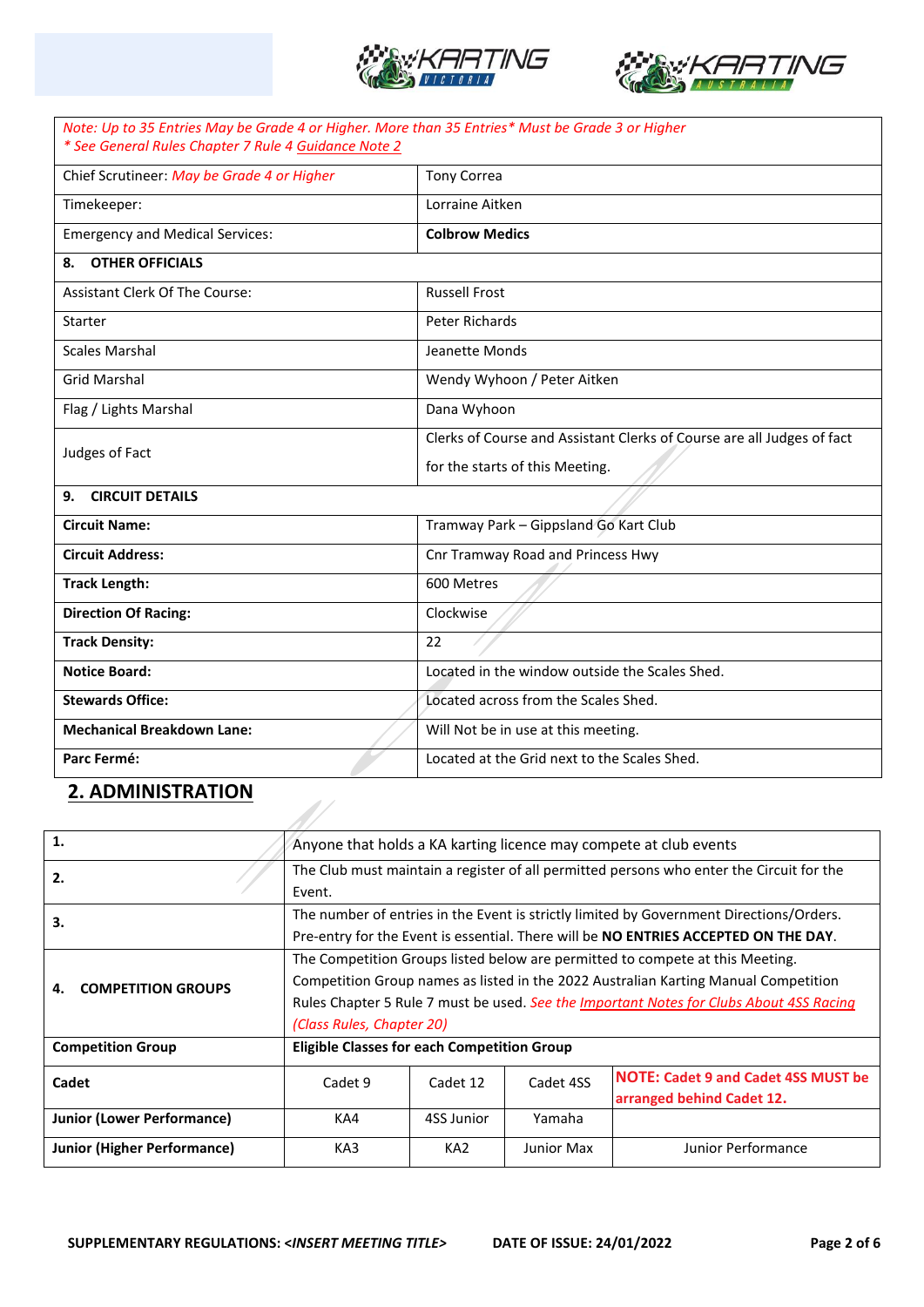



|                                                                                                                  |                                                   |                                                                                          | 4SS              |         |                                                                                                                          |  |  |
|------------------------------------------------------------------------------------------------------------------|---------------------------------------------------|------------------------------------------------------------------------------------------|------------------|---------|--------------------------------------------------------------------------------------------------------------------------|--|--|
| <b>Senior 4 Stroke</b>                                                                                           |                                                   | 4SS Senior                                                                               | Supermaxx        |         |                                                                                                                          |  |  |
| <b>Senior (Lower Performance)</b>                                                                                |                                                   | KA4                                                                                      | KA3              | Yamaha  | TaG 125 Restricted                                                                                                       |  |  |
| <b>Senior TaG</b>                                                                                                |                                                   | <b>TaG 125</b>                                                                           | X30              |         |                                                                                                                          |  |  |
| <b>Open Performance</b>                                                                                          |                                                   | KZ <sub>2</sub>                                                                          | DD <sub>2</sub>  | Gearbox | Open Performance                                                                                                         |  |  |
| $\bullet$                                                                                                        |                                                   |                                                                                          |                  |         | Should any Competition Group reach 80% of the Track Density, the Classes in that Competition Group may be split into two |  |  |
| (2) groups.                                                                                                      |                                                   |                                                                                          |                  |         |                                                                                                                          |  |  |
| <b>ENTRIES</b><br>5.                                                                                             |                                                   |                                                                                          |                  |         |                                                                                                                          |  |  |
| 2.1 ENTRIES OPEN:                                                                                                | 25/01/2022                                        |                                                                                          |                  |         |                                                                                                                          |  |  |
|                                                                                                                  |                                                   | A minimum of 2 days prior to the commencement of the Meeting at 11:59pm Thursday the10th |                  |         |                                                                                                                          |  |  |
| 2.2 ENTRIES CLOSE:                                                                                               | February 2022 THERE ARE NO LATE ENTRIES ACCEPTED. |                                                                                          |                  |         |                                                                                                                          |  |  |
| 2.4 ENTRIES CLOSE:                                                                                               |                                                   | 11:59pm on the 10/02/2022                                                                |                  |         |                                                                                                                          |  |  |
| <b>ENTRY FEE</b><br>6.                                                                                           |                                                   |                                                                                          |                  |         |                                                                                                                          |  |  |
| 3.1 The Entry Fee for each Competition Group at this Meeting including GST including the TDF levy is as follows: |                                                   |                                                                                          |                  |         |                                                                                                                          |  |  |
| <b>Competition Group Name</b>                                                                                    |                                                   |                                                                                          | <b>Entry Fee</b> |         |                                                                                                                          |  |  |
| Cadet 12 and Cadet 9                                                                                             |                                                   |                                                                                          |                  |         |                                                                                                                          |  |  |
|                                                                                                                  |                                                   | \$30                                                                                     |                  |         |                                                                                                                          |  |  |
| <b>Juniors</b>                                                                                                   |                                                   | \$50                                                                                     |                  |         |                                                                                                                          |  |  |
| Seniors                                                                                                          |                                                   | \$50                                                                                     |                  |         |                                                                                                                          |  |  |
| Second Entry Same Driver                                                                                         |                                                   | \$25                                                                                     |                  |         |                                                                                                                          |  |  |
| <b>ENTRY PROCEDURE</b><br>7.                                                                                     |                                                   |                                                                                          |                  |         |                                                                                                                          |  |  |
| 4.1 Each Entry for this Meeting must be made using the CMS as follows:                                           |                                                   |                                                                                          |                  |         |                                                                                                                          |  |  |
| Log on to your driver information via http://www.karting.net.au/<br>$\bullet$                                    |                                                   |                                                                                          |                  |         |                                                                                                                          |  |  |
| Click on the licence and entries icon (top centre of the screen)<br>٠                                            |                                                   |                                                                                          |                  |         |                                                                                                                          |  |  |
| Click on the "Enter a Race Meeting" icon<br>٠                                                                    |                                                   |                                                                                          |                  |         |                                                                                                                          |  |  |
| Enter your log on details                                                                                        |                                                   |                                                                                          |                  |         |                                                                                                                          |  |  |
| Under 'My Details' functions, choose 'Pre Enter Race Meeting'                                                    |                                                   |                                                                                          |                  |         |                                                                                                                          |  |  |
| Choose the State in which the Meeting is being held                                                              |                                                   |                                                                                          |                  |         |                                                                                                                          |  |  |
| Choose the Club who is the Organiser of the Meeting                                                              |                                                   |                                                                                          |                  |         |                                                                                                                          |  |  |
| 4.2 Payment of the Entry Fee can be made as follows:                                                             |                                                   |                                                                                          |                  |         |                                                                                                                          |  |  |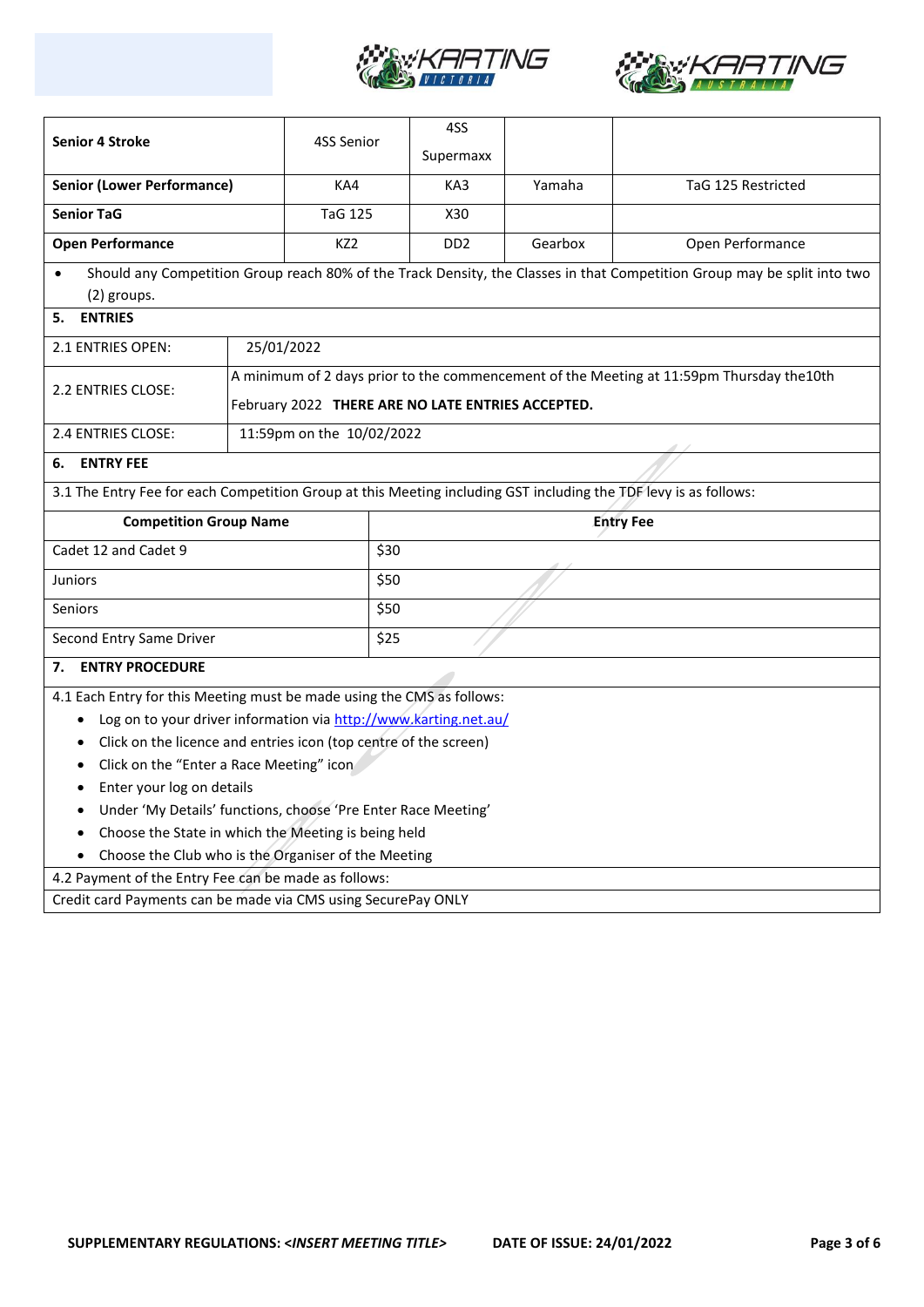



#### **8. MINIMUM ENTRIES**

5.1 4 is the minimum number of pre-entries which must be received for each Competition Group.

5.2 If insufficient entries are received for a Competition Group to form in its own right, the Competition Group must be consolidated in accordance with the Competition Rules Chapter 1 – Rule 9.

#### **9. BRING A MATE SESSION**

6.1 A "Bring a Mate" session Will Not be conducted at this Meeting.

#### **10. TEAMS COMPETITION**

7.1 Teams Competition Will Not be conducted at this Meeting.

### **3. SPECIFIC COVID-19 RESTRICTION AND MITIGATION REQUIREMENTS**

| <b>COVIDSafe ACTION PLAN</b> (When required at law)                                                                                |                                                                                                                                                                                           |  |  |  |  |  |  |
|------------------------------------------------------------------------------------------------------------------------------------|-------------------------------------------------------------------------------------------------------------------------------------------------------------------------------------------|--|--|--|--|--|--|
| The Club has completed a COVIDSafe Action Plan and submitted it to the relevant State Government Department.                       |                                                                                                                                                                                           |  |  |  |  |  |  |
| All actions identified as being required to be done to create a COVIDSafe Event and Club facility must be carried out prior to and |                                                                                                                                                                                           |  |  |  |  |  |  |
| during the Event.                                                                                                                  |                                                                                                                                                                                           |  |  |  |  |  |  |
| 1.                                                                                                                                 | PERMITTED AND NON-PERMITTED PERSONS                                                                                                                                                       |  |  |  |  |  |  |
|                                                                                                                                    | No person who has symptoms consistent with COVID-19 (this includes any fever, respiratory                                                                                                 |  |  |  |  |  |  |
| 1.1.                                                                                                                               | symptoms, shortness of breath, sore throat, cough, lack of smell or fatigue) is permitted to attend                                                                                       |  |  |  |  |  |  |
|                                                                                                                                    |                                                                                                                                                                                           |  |  |  |  |  |  |
|                                                                                                                                    | the Circuit or participate in the Event.                                                                                                                                                  |  |  |  |  |  |  |
|                                                                                                                                    | Any person who starts to feel unwell or to exhibit symptoms of COVID-19 during the Event must<br>immediately avoid contact with all persons at the Circuit and MUST IMMEDIATELY LEAVE the |  |  |  |  |  |  |
| 1.2.                                                                                                                               |                                                                                                                                                                                           |  |  |  |  |  |  |
|                                                                                                                                    | Circuit.                                                                                                                                                                                  |  |  |  |  |  |  |
|                                                                                                                                    |                                                                                                                                                                                           |  |  |  |  |  |  |
|                                                                                                                                    | Note - The number chosen in 2.1 must not exceed the maximum number of people permitted to gather under State                                                                              |  |  |  |  |  |  |
| 2.                                                                                                                                 | <b>Public Health Authority Orders/Directions/Regulations.</b>                                                                                                                             |  |  |  |  |  |  |
|                                                                                                                                    | SOCIAL DISTANCING AND DENSITY REQUIRMENTS                                                                                                                                                 |  |  |  |  |  |  |
| 2.1.                                                                                                                               | Essential Karting Personnel and Permitted Persons are not permitted to gather in groups greater than 100 while in                                                                         |  |  |  |  |  |  |
|                                                                                                                                    | attendance at the Event                                                                                                                                                                   |  |  |  |  |  |  |
| 2.2.                                                                                                                               | Government prescribed Social Distancing measures must always be observed.                                                                                                                 |  |  |  |  |  |  |
| The use by Permitted Persons of any indoor facilities is strictly limited by the Density Quotient of the room as included<br>2.3.  |                                                                                                                                                                                           |  |  |  |  |  |  |
|                                                                                                                                    | in the Club's COVIDSafe Action Plan.                                                                                                                                                      |  |  |  |  |  |  |
| 2.4.                                                                                                                               | Food service provided at the Event must fully comply with all State Public Health<br>Authority                                                                                            |  |  |  |  |  |  |
| Orders/Directions/Regulations.                                                                                                     |                                                                                                                                                                                           |  |  |  |  |  |  |
| Hand Hygiene must be available at all food service outlets.<br>$\bullet$                                                           |                                                                                                                                                                                           |  |  |  |  |  |  |
|                                                                                                                                    | Regular cleaning in accordance with the Club's COVIDSafe Action Plan MUST be carried out throughout the Event.                                                                            |  |  |  |  |  |  |
| 3.                                                                                                                                 | <b>Check In Requirements</b>                                                                                                                                                              |  |  |  |  |  |  |
| 3.1                                                                                                                                | All Attendees MUST complete the compulsory State Government issued QR Code Check-In upon arrival at the                                                                                   |  |  |  |  |  |  |
|                                                                                                                                    | venue if required by the State or Federal Government.                                                                                                                                     |  |  |  |  |  |  |
| 4.                                                                                                                                 | HYGIENE FACILITIES - TOILET/WASHROOM FACILITIES and HAND SANITISER                                                                                                                        |  |  |  |  |  |  |
| 4.1                                                                                                                                | The Club is required to provide facilities to ensure general and sensible hygiene practices are maintained.                                                                               |  |  |  |  |  |  |
| 4.2                                                                                                                                | Toilet and washroom facilities at the Circuit must be open and available for use.                                                                                                         |  |  |  |  |  |  |
|                                                                                                                                    | Washroom facilities must be properly equipped with liquid soap, running water and either air hand driers or paper                                                                         |  |  |  |  |  |  |
|                                                                                                                                    | towels.                                                                                                                                                                                   |  |  |  |  |  |  |
| 4.3                                                                                                                                | The toilets and washroom facilities must be cleaned at least once during the day or as otherwise required in                                                                              |  |  |  |  |  |  |
|                                                                                                                                    | accordance with the Club's COVIDSafe Action Plan                                                                                                                                          |  |  |  |  |  |  |
|                                                                                                                                    | It is strongly recommended that Essential Karting Personnel and Permitted Persons bring their own supply of hand                                                                          |  |  |  |  |  |  |
| 4.4                                                                                                                                | sanitiser for use in accordance with government recommendations in addition to hand sanitiser that is supplied by the                                                                     |  |  |  |  |  |  |
|                                                                                                                                    | Club.                                                                                                                                                                                     |  |  |  |  |  |  |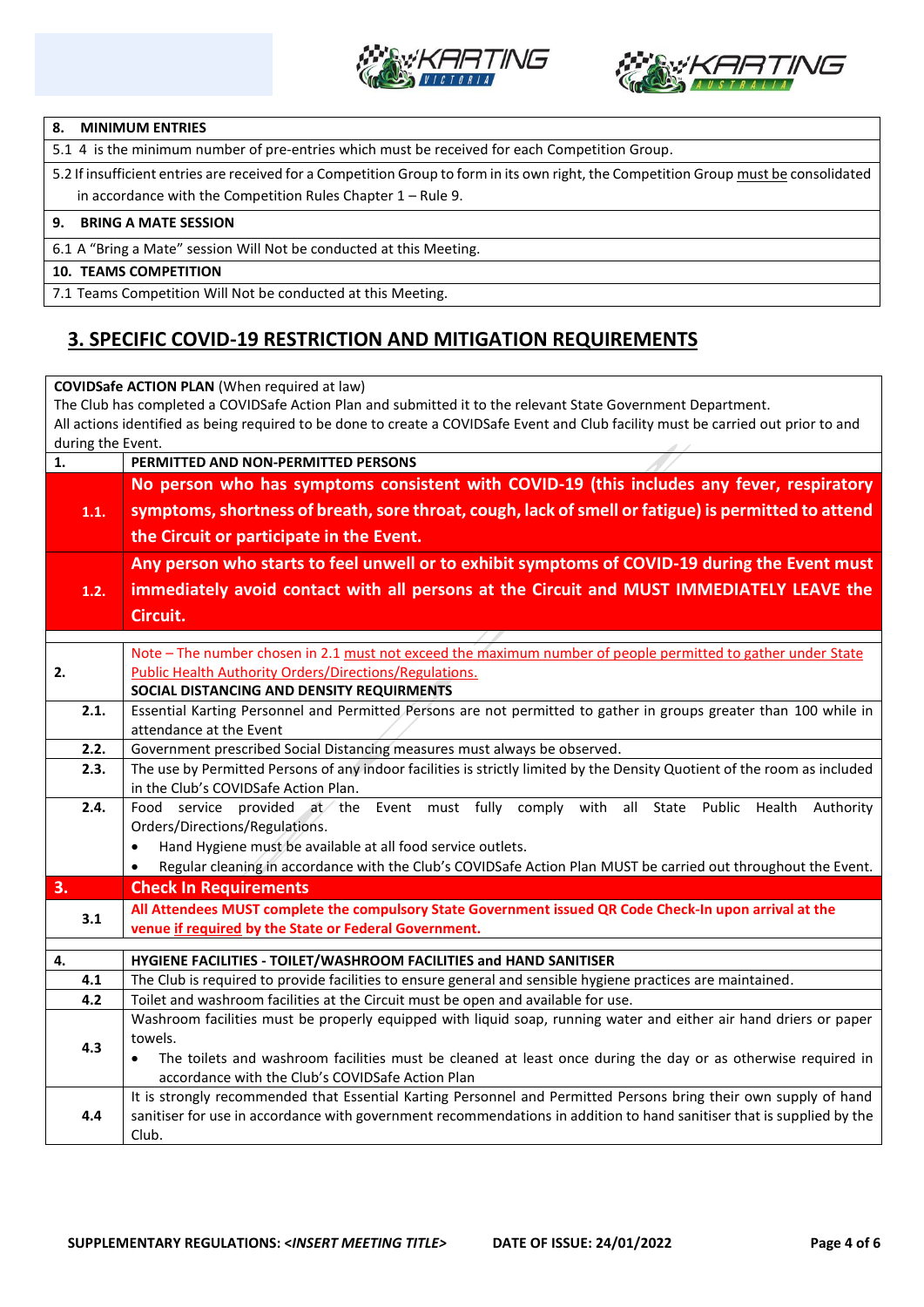



### **4. COMPETITION**

| 1.                                                    | <b>FORMAT OF RACING - CLUB COMPETITION GROUPS</b>                                                                                                                                                                |                                                                                                                                                 |        |                                                                                                                       |        |   |  |  |
|-------------------------------------------------------|------------------------------------------------------------------------------------------------------------------------------------------------------------------------------------------------------------------|-------------------------------------------------------------------------------------------------------------------------------------------------|--------|-----------------------------------------------------------------------------------------------------------------------|--------|---|--|--|
| 1.1                                                   | <b>Practice</b>                                                                                                                                                                                                  | 2 Practice session/s of 6 minutes each will be held.                                                                                            |        |                                                                                                                       |        |   |  |  |
| 1.2                                                   | Qualifying                                                                                                                                                                                                       | There Will Not be Timed Qualifying at this Event.                                                                                               |        |                                                                                                                       |        |   |  |  |
|                                                       |                                                                                                                                                                                                                  |                                                                                                                                                 |        |                                                                                                                       |        |   |  |  |
| 1.3                                                   | <b>Heats &amp; Final</b>                                                                                                                                                                                         | The system of gridding will be in accordance with State Regulations - Club Competition Format 15                                                |        |                                                                                                                       |        |   |  |  |
| <b>DISTANCES</b><br>2.                                |                                                                                                                                                                                                                  |                                                                                                                                                 |        |                                                                                                                       |        |   |  |  |
| Heat 1                                                |                                                                                                                                                                                                                  | 8                                                                                                                                               | Heat 2 | 8                                                                                                                     | Heat 3 | 8 |  |  |
| Final                                                 |                                                                                                                                                                                                                  | 12                                                                                                                                              |        |                                                                                                                       |        |   |  |  |
| з.                                                    | <b>ACCESS TO CIRCUIT</b>                                                                                                                                                                                         |                                                                                                                                                 |        |                                                                                                                       |        |   |  |  |
| 3.1                                                   |                                                                                                                                                                                                                  |                                                                                                                                                 |        | Competitors will be permitted to enter the Circuit from 7:30am on 13/02/2022                                          |        |   |  |  |
| 4.                                                    | <b>DRIVERS BRIEFING</b>                                                                                                                                                                                          |                                                                                                                                                 |        |                                                                                                                       |        |   |  |  |
| 4.1                                                   |                                                                                                                                                                                                                  |                                                                                                                                                 |        | Drivers Briefing notes will be advised over the PA system to all Competitors. Any questions should be directed to the |        |   |  |  |
| 5.                                                    | <b>SCRUTINEERING</b>                                                                                                                                                                                             | Chief Steward prior to the start of Competition.                                                                                                |        |                                                                                                                       |        |   |  |  |
|                                                       |                                                                                                                                                                                                                  |                                                                                                                                                 |        |                                                                                                                       |        |   |  |  |
| 5.1                                                   | All Competitors will be required to complete an electronic Scrutineering Form                                                                                                                                    |                                                                                                                                                 |        |                                                                                                                       |        |   |  |  |
|                                                       | https://kartingaustralia.wufoo.com/forms/ka-scrutineering-record-gippsland/ via a URL.<br>All Scrurineering forms must be submitted and received before close of entries Thursday 10 <sup>th</sup> February 2022 |                                                                                                                                                 |        |                                                                                                                       |        |   |  |  |
| 5.2                                                   | This form will be submitted to the Race Secretary in an electronic format.                                                                                                                                       |                                                                                                                                                 |        |                                                                                                                       |        |   |  |  |
| 6. FUEL                                               |                                                                                                                                                                                                                  |                                                                                                                                                 |        |                                                                                                                       |        |   |  |  |
| 6.1                                                   |                                                                                                                                                                                                                  |                                                                                                                                                 |        |                                                                                                                       |        |   |  |  |
|                                                       | PULP and E10 PULP are the only fuels permitted to be used at this Meeting.                                                                                                                                       |                                                                                                                                                 |        |                                                                                                                       |        |   |  |  |
| Control Fuel Will Not be used at this Meeting.<br>6.2 |                                                                                                                                                                                                                  |                                                                                                                                                 |        |                                                                                                                       |        |   |  |  |
| 7.1                                                   | <b>TIMETABLE</b><br>7.                                                                                                                                                                                           |                                                                                                                                                 |        |                                                                                                                       |        |   |  |  |
|                                                       | Sunday 13/02/2022                                                                                                                                                                                                |                                                                                                                                                 |        |                                                                                                                       |        |   |  |  |
|                                                       | <b>TIME</b><br><b>ACTIVITY</b>                                                                                                                                                                                   |                                                                                                                                                 |        |                                                                                                                       |        |   |  |  |
| a)                                                    | 7:00am<br>Gates open                                                                                                                                                                                             |                                                                                                                                                 |        |                                                                                                                       |        |   |  |  |
| b)                                                    | 7:30am<br>Canteen opens                                                                                                                                                                                          |                                                                                                                                                 |        |                                                                                                                       |        |   |  |  |
| c)                                                    | 9:00am<br><b>Drivers Briefing</b>                                                                                                                                                                                |                                                                                                                                                 |        |                                                                                                                       |        |   |  |  |
| d)                                                    | <b>After Drivers Briefing</b><br>Practice                                                                                                                                                                        |                                                                                                                                                 |        |                                                                                                                       |        |   |  |  |
| e)                                                    | At Completion of Practice                                                                                                                                                                                        |                                                                                                                                                 |        | Racing                                                                                                                |        |   |  |  |
|                                                       |                                                                                                                                                                                                                  | At end of Racing                                                                                                                                |        | Presentation                                                                                                          |        |   |  |  |
|                                                       | <b>TROPHIES AND PRIZES</b><br>8.                                                                                                                                                                                 |                                                                                                                                                 |        |                                                                                                                       |        |   |  |  |
| 8.1                                                   |                                                                                                                                                                                                                  | All points Count on the day. 401 points system will be used. Trophies will be awarded for 1st 2 <sup>nd</sup> and 3 <sup>rd</sup> place in each |        |                                                                                                                       |        |   |  |  |
|                                                       | class.                                                                                                                                                                                                           |                                                                                                                                                 |        |                                                                                                                       |        |   |  |  |
| 8.2                                                   | There will be a gathering for a Presentation of Trophies and Prizes at the end of Competition in accordance with                                                                                                 |                                                                                                                                                 |        |                                                                                                                       |        |   |  |  |
|                                                       | <b>Government Restrictions</b>                                                                                                                                                                                   |                                                                                                                                                 |        |                                                                                                                       |        |   |  |  |